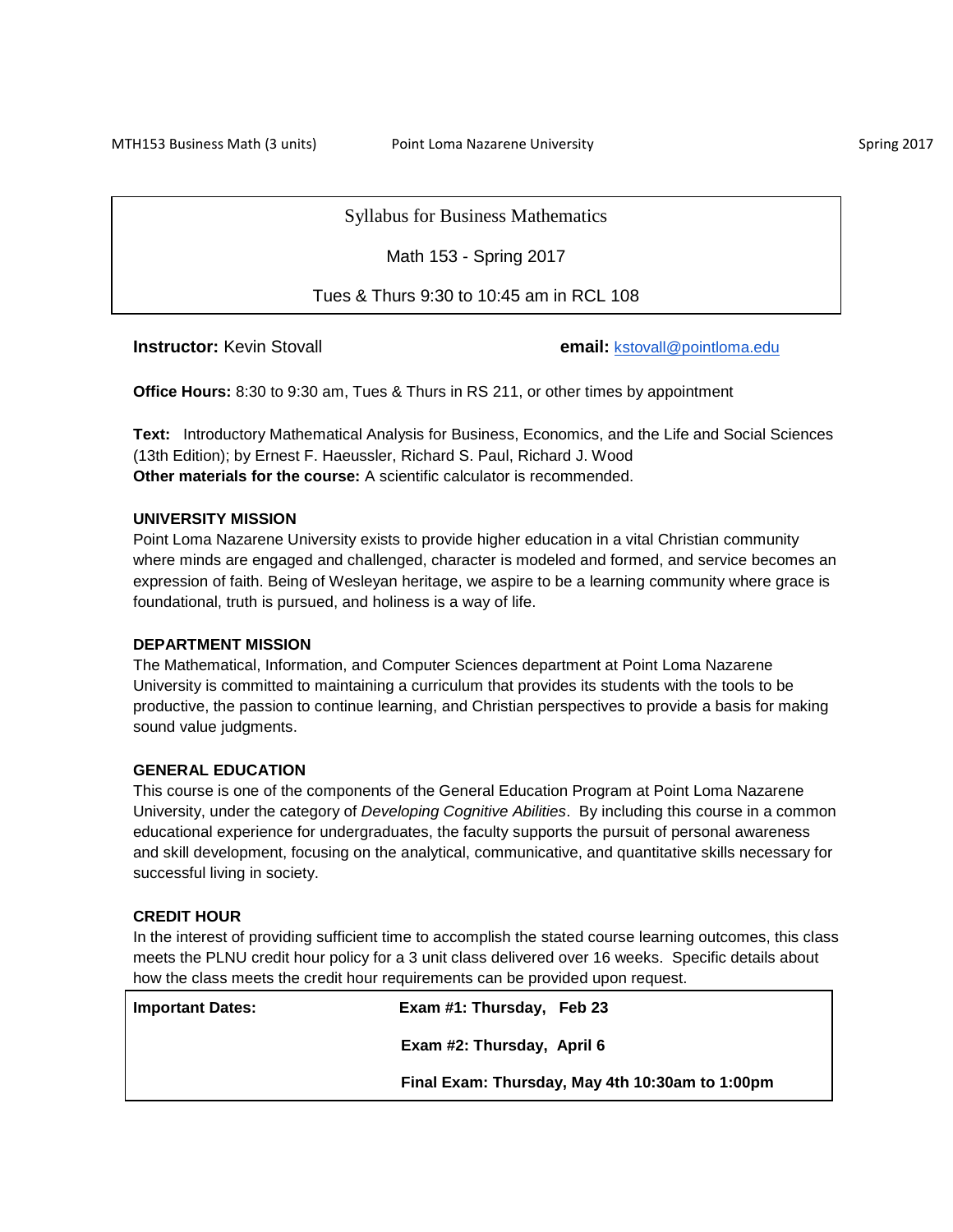### **Course Description:**

This course focuses on learning and using basic mathematical tools that are fundamental to business applications. Applications of these tools include: supply and demand, optimization, cost-benefit analysis, equilibrium (systems of equations), interest, and loan amortization.

#### **Prerequisite(s): MTH113 or equivalent**

#### **Learning Outcomes:**

Students will develop an ability to use mathematics to analyze supply and demand. Students will be able to use mathematics to solve a variety of interest problems. Students will develop an ability to use mathematics to solve equilibrium, optimization and cost-benefit problems.

**Grading:** Grades for the course will be based on the following (percentage of the course grade):

Grades in percentages

Homework (20%), Quizzes (10%) Exams ( 40%) Final exam (30%)

**Grading Scale:** Approximate minimum percentages required to obtain a given grade are:

A B C D F +  $\vert$  [87.5,90)  $\vert$  [77.5, 80)  $\vert$  [67.5, 70)  $\vert$  [0,60)  $[92.5,100]$   $[82.5,87.5)$   $[72.5, 77.5)$   $[62.5,67.5)$  $[90, 92.5)$   $[80, 82.5)$   $[70, 72.5)$   $[60, 62.5)$ 

\*You will be able to view your grades in CANVAS.

#### **Homework (20%):**

Homework will be assigned every class meeting. All homework assigned in a week will be due **at the start of class** the next Thursday. No late homework will be accepted except by prior arrangement or with a documented emergency. The object of the homework is to learn how to do the problems so I expect to see calculations on your homework using the terminology and methods of the class and not just an answer. Homework will be scored on a combination of completeness (with work shown) and correctness. A random selection (the same for all people) of the problems will be graded on any homework assignment. The two lowest homework scores will be dropped.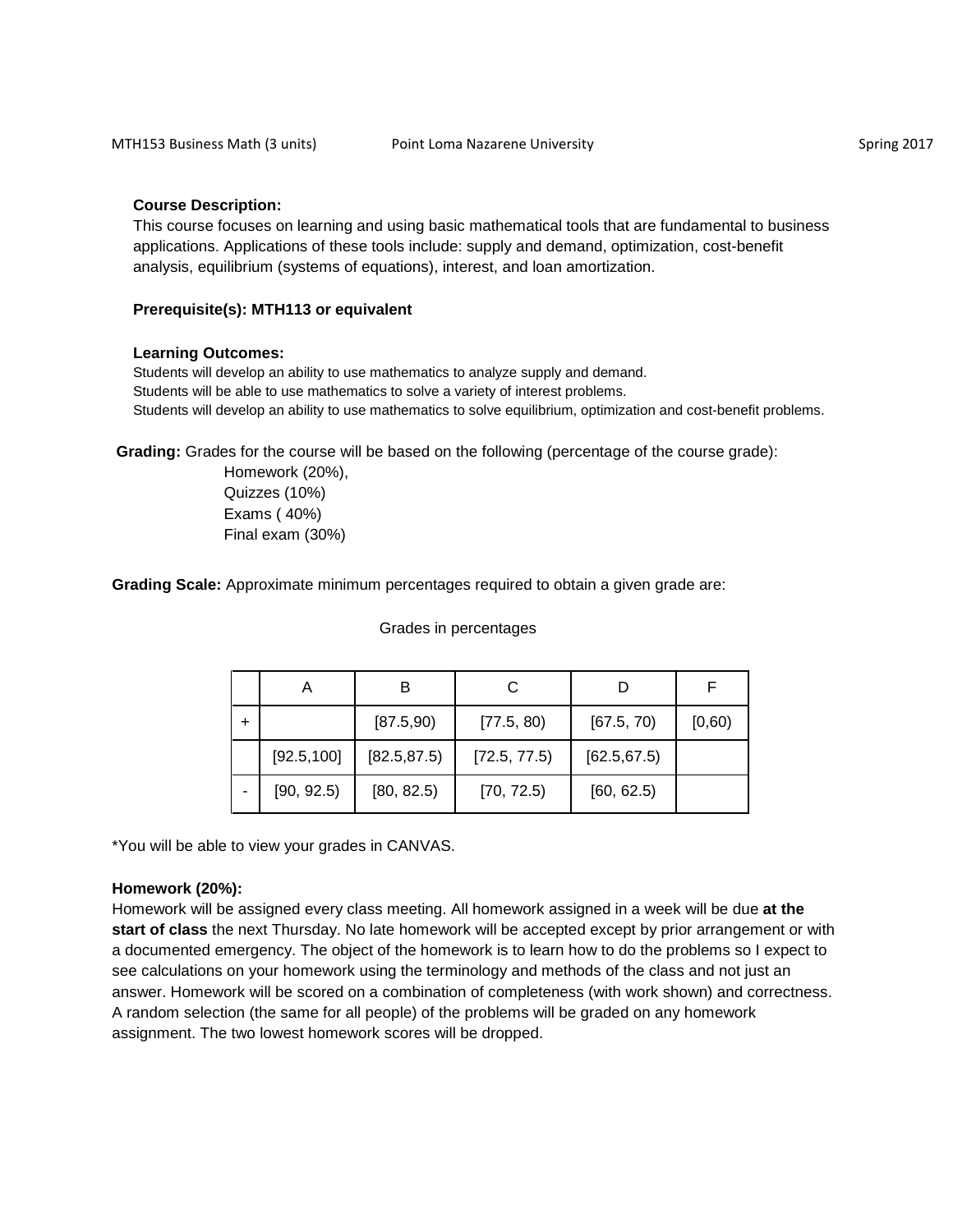**Quizzes (10%)**: Quizzes will be given in class throughout the semester. There are no make-up quizzes; however your lowest two quiz scores will be dropped.

**Exams and Final Exam (40% and 30% of the grade):** Exams and the Final Exam will include problems and questions over material assigned in the text, readings and handouts, as well as material presented in class.

No examination shall be missed without prior consent by me or a well-documented emergency beyond your control. A score of zero will be assigned for an examination that is missed without prior consent or a well-documented emergency beyond your control. The examination schedule is included in the daily schedule.

**Please note: I do not intend to accept excuses such as miscommunication with parents, benefactors, sport team sponsors and/or travel agents.** 

**Please note: The Final Exam is COMPREHENSIVE.** 

**May 4th, 10:30am to 1:00pm** 

#### **Attendance:**

Attendance is expected at each class session. In the event of an absence you are responsible for the material covered in class and the assignments given that day.

Regular and punctual attendance at all classes in which a student is registered is considered essential to optimum academic achievement. Therefore, regular attendance and participation in each course are minimal requirements to be met. There are no allowed or excused absences except as approved in writing by the Provost for specific students participating in certain university-sanctioned activities.

Excused absences still count toward the 10%-20% limits, but allow students to make up work, quizzes, or tests missed as a result of a university-sanctioned activity. Activities of a unique nature, such as labs or other activities identified clearly on the syllabus, cannot be made up except in rare instances when instructors have given advanced, written approval for doing so. Whenever the number of accumulated absences in a class, for any cause, exceeds ten (10) percent of the total number of class meetings, the faculty member should send an e-mail to the student and the Vice Provost for Academic Administration (VPAA) warning of attendance jeopardy. If more than twenty (20) percent of the total number of class meetings is reported as missed, the faculty member or VPAA may initiate the student's de-enrollment from the course without further advanced notice to the student. If the date of de-enrollment is past the last date to withdraw from a class, the student will be assigned a grade of W or WF consistent with university policy in the Grading section of the catalog. There are no refunds for courses where a deenrollment was processed. For more details see the PLNU

catalog: [http://catalog.pointloma.edu/content.php?catoid=18&navoid=1278#Class\\_Attendance](http://catalog.pointloma.edu/content.php?catoid=18&navoid=1278#Class_Attendance)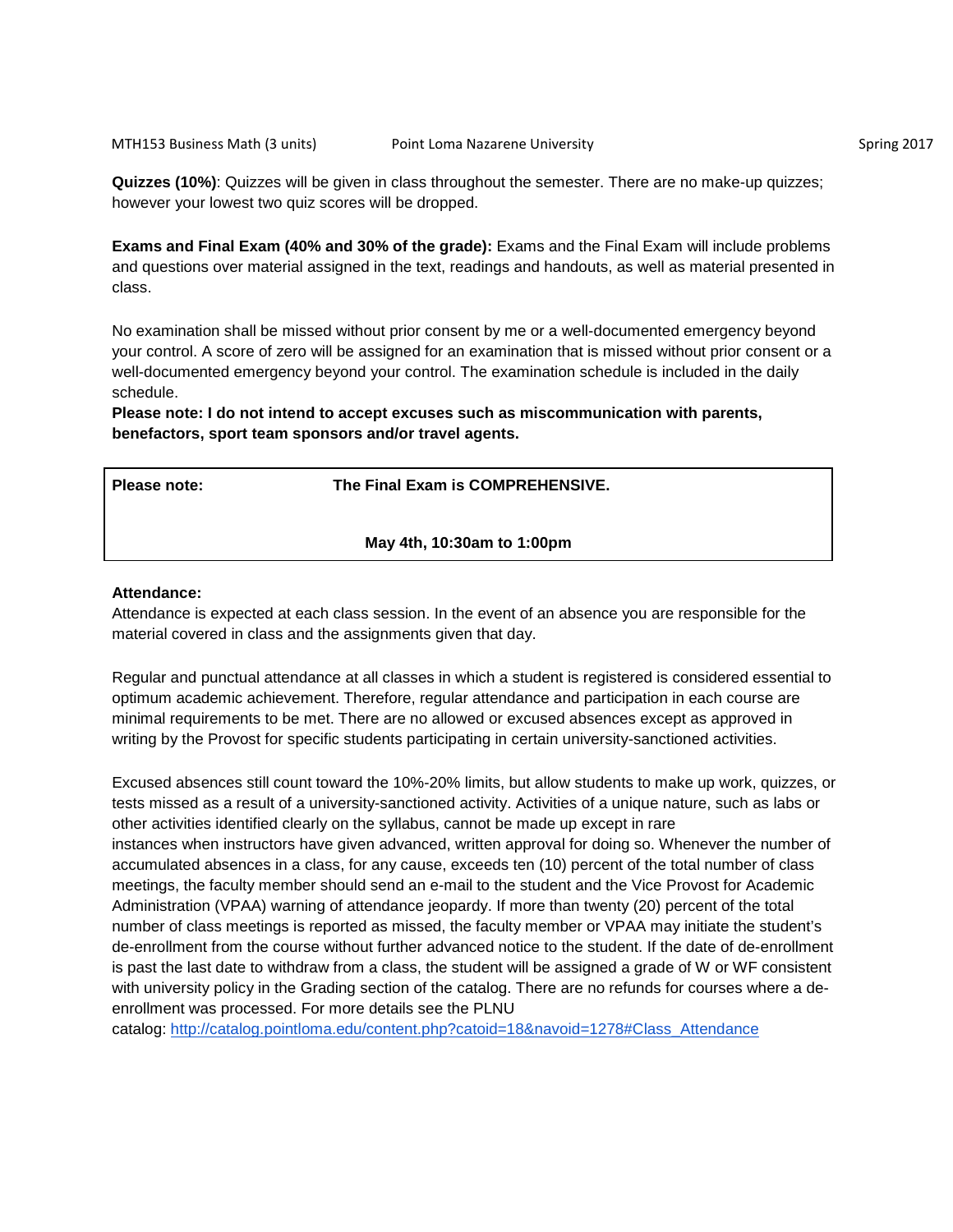# **Class Enrollment:**

It is the student's responsibility to maintain his/her class schedule. Should the need arise to drop this course (personal emergencies, poor performance, etc.), the student has the responsibility to follow through (provided the drop date meets the stated calendar deadline established by the university), not the instructor. Simply ceasing to attend this course or failing to follow through to arrange for a change of registration (drop/add) may easily result in a grade of F on the official transcript.

### **Academic Accommodations:**

While all students are expected to meet the minimum academic standards for completion of their courses as established by the instructors, students with special needs may require academic accommodations. At Point Loma Nazarene University, students requesting academic accommodations must file documentation with the Disability Resource Center (DRC), located in the Bond Academic Center. Once the student files documentation, the Disability Resource Center contacts the student's instructors and provides written recommendations for reasonable and appropriate accommodations to meet the individual needs of the student. This policy assists the university in its commitment to full compliance with Section 504 of the Rehabilitation Act of 1973, the Americans with Disabilities (ADA) Act of 1990, and ADA Amendments Act of 2008, all of which prohibit discrimination against students with special needs and guarantees all qualified students equal access to the benefits of PLNU programs and activities. For more details see the PLNU catalog:

[http://catalog.pointloma.edu/content.php?catoid=18&navoid=1278#Academic\\_Accommodations](http://catalog.pointloma.edu/content.php?catoid=18&navoid=1278#Academic_Accommodations)

## **ACADEMIC HONESTY**

The Point Loma Nazarene University community holds the highest standards of honesty and integrity in all aspects of university life. Any violation of the university's commitment is a serious affront to the very nature of Point Loma's mission and purpose. Violations of academic honesty include cheating, plagiarism, falsification, aiding academic dishonesty, and malicious interference. The details of PLNU's meaning of each of these words can be found in the PLNU catalog

at: [http://catalog.pointloma.edu/content.php?catoid=18&navoid=1278#Academic\\_Honesty](http://catalog.pointloma.edu/content.php?catoid=18&navoid=1278#Academic_Honesty)

A student remains responsible for the academic honesty of work submitted in PLNU courses and the consequences of academic dishonesty beyond receipt of the final grade in the class and beyond the awarding of the diploma. Ignorance of these catalog policies will not be considered a valid excuse or defense. Students may not withdraw from a course as a response to a consequence.

**A student who is caught cheating** on any item of work will receive a zero on that item and may receive an "F" for the semester. See the PLNU Catalog for a further explanation of the PLNU procedures for academic dishonesty

[\(http://catalog.pointloma.edu/content.php?catoid=18&navoid=1278#Academic\\_Honesty\)](http://catalog.pointloma.edu/content.php?catoid=18&navoid=1278#Academic_Honesty).

### **Final Exam: Date and Time**

The final exam date and time is set by the university at the beginning of the semester and may not be changed by the instructor. Only in the case that a student is required to take three exams during the same day of finals week is an instructor authorized to change the exam date and time for that particular student.

### **PLNU COPYRIGHT POLICY**

Point Loma Nazarene University, as a non-profit educational institution, is entitled by law to use materials protected by the US Copyright Act for classroom education. Any use of those materials outside the class may violate the law.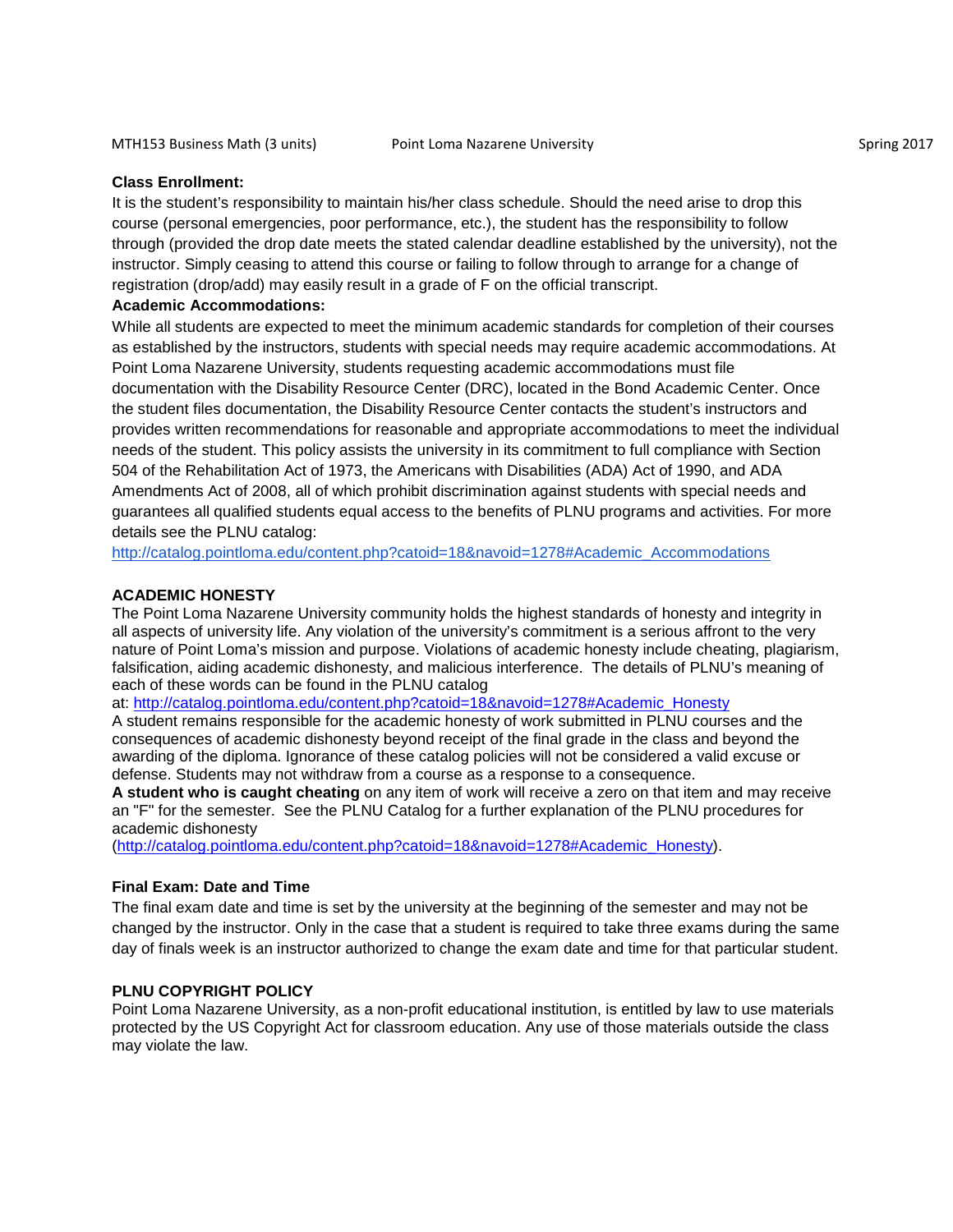**Side Note:** Turn off any cell phone, pager or things that make noise while you are in class. Also, do not text or work on other classes while in class -to do so is disrespectful to your classmates and me. You may be asked to leave the class for such behavior, resulting in an absence.

### **General Advice:**

You learn mathematics by doing it yourself. You should expect to spend approximately two hours outside of class for every one hour in class working on homework and going over concepts. When doing homework, please note it is normal to not be able to do every problem correct on the first attempt. Do not be discouraged, instead seek help.

| week           | Mon.                                            | Tuesday                                                                                     | Wed.   | Thursday                                                                       | Fri.   |
|----------------|-------------------------------------------------|---------------------------------------------------------------------------------------------|--------|--------------------------------------------------------------------------------|--------|
| 1              | 1/9                                             | 1/10<br>Tuesday is Monday?                                                                  | 1/11   | 1/12<br>Introduction<br>Chapter 0                                              | 1/13   |
| $\overline{2}$ | 1/16<br><b>MLK</b><br>Day<br><b>No</b><br>Class | 1/17<br>1.1: Applications of<br>Equations<br>1.2: Linear Inequalities                       | 1/18   | 1/19<br>1.3: Applications of<br>Inequalities<br>1.4: Absolute Value            | 1/20   |
| 3              | $1/21$                                          | $1/22$<br>1.5: Summation Notation<br>1.6: Sequences                                         | $1/23$ | 1/24<br>2.1 : Functions<br>2.2: Special Functions                              | $1/25$ |
| 4              | 1/30                                            | 1/31<br>2.3: Combinations of<br><b>Functions</b><br>2.4: Inverse Functions                  | 2/1    | 2/2<br>2.5: Graphs in Rectangular<br>Coordinate<br>2.6: Symmetry               | 2/3    |
| 5              | 2/6                                             | 2/7<br>2.7: Translations and<br><b>Reflections</b><br>2.8: Functions of Several<br>Variable | 2/8    | 2/9<br>3.1: Lines<br>3.2: Applications and Linear<br><b>Functions</b>          | 2/10   |
| 6              | 2/13                                            | 2/14<br>3.3: Quadratic Functions<br>3.4: Systems of linear<br><b>Functions</b>              | 2/15   | 2/16<br>3.5: Nonlinear Systems<br>3.6: Applications of Systems<br>of Equations | 2/17   |
| $\overline{7}$ | 2/20                                            | 2/21<br><b>Review</b>                                                                       | 2/22   | 2/23<br>Exam #1                                                                | 2/24   |
| 8              | 2/27                                            | 2/28<br>4.1: Exponential Functions<br>5.1: Compound Interest<br>(part one)                  | 3/1    | 3/2<br>4.2: Logarithmic Functions<br>4.3: Properties of Logarithms             | 3/3    |

Please note this schedule is tentative. Any changes will be announced.